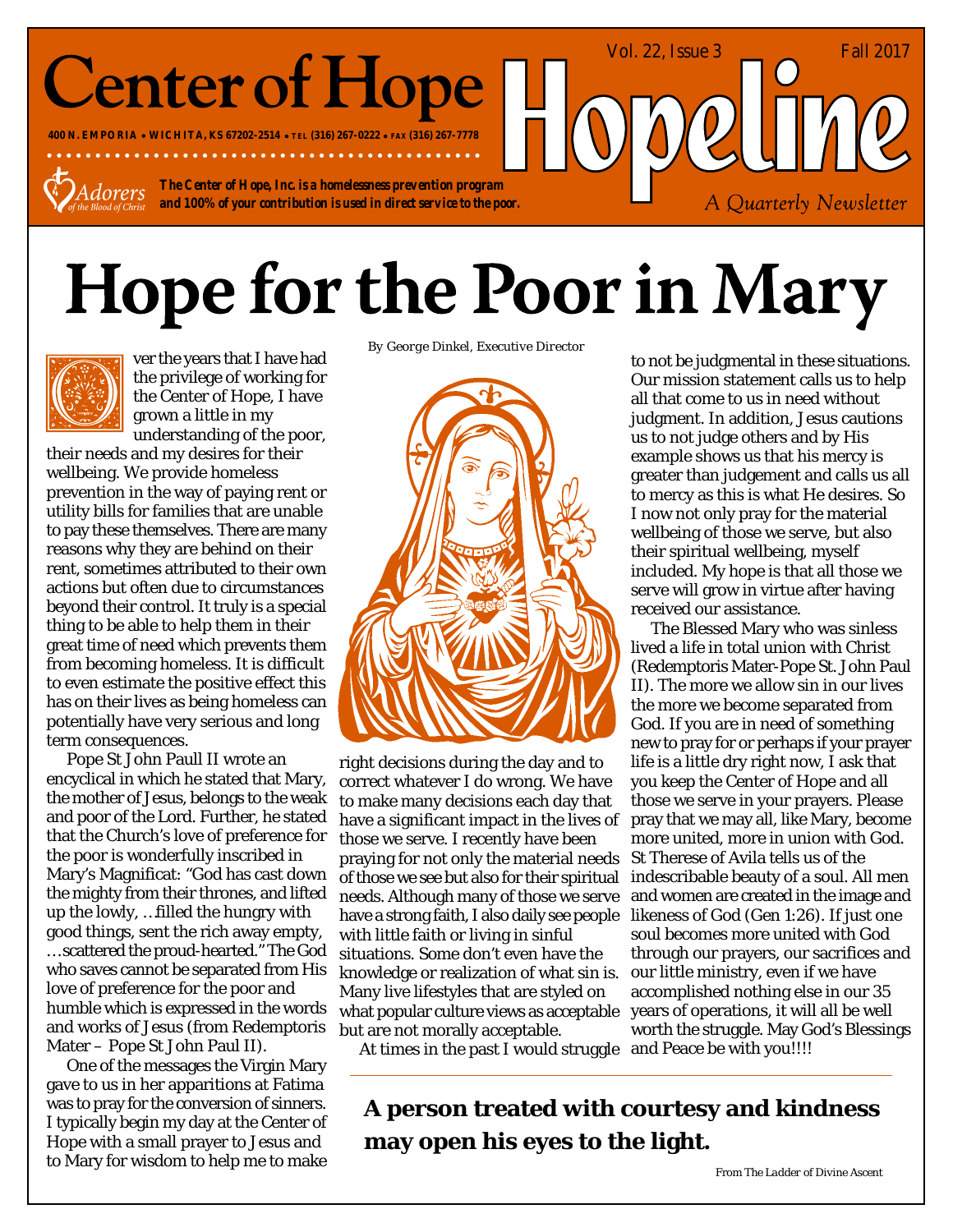### **COH Board of Directors:** Chair: Larry Damm Vice-Chair: J.V. Johnston Secretary: Sr.Renee Kirmer, ASC

Treasurer: Jennifer Gantz

#### **Board Members:** Johnnie Bell Daniel Giroux Sr. Maria Hughes, ASC Christopher Magana Tom McGrath Rev. Paul Oborny Scot Pennington Sr. Janet Rowley, ASC Collin Stieben Curtis Warren Joe Warren John Weir

### **CENTER OF HOPE, INC.**

*sponsored by the Adorers of the Blood of Christ*

**Executive Director** George Dinkel **Staff:** Sr. Becky Balthazor, ASC Jane Hermann

Adriana Palma

### **Volunteers: ASC Associates**

Maralene Balthazor Mary Corrigan Victoria Denton Jerry Dooley Brenda Eck Rebecca Elpers Jerry Ewald Martha Flaherty Vicky Glennon Donna Harris Maricar Harris Debra Hartman Connie Hotze Kyle Jacobs Andrew Jaramillo Victoria Jackson Carl Johnson Jan Kirby Rachel Lewis Vernon May Jim McAdam Sheryl Mengelkoch Cynthia Mertens Carol Meyer Rosemary Miano Barb Mohney Vanessa O'Brien Marilyn Osio Lori Rathert Cheryl Reichenberger Sr. Tarcisia Roths, ASC Mary Santiago Treva Schaffer Jacqueline Schmidt Sr. Deborah Schovanec, ASC Sally Simon Elisabeth Sims Cathy Strecker Mary Jobe Waddill Barbara Wattman Marilyn Wells Amber Wilson Carolyn Winn Patricia Yates

### **COH Remembers Volunteer** Mary Acosta Benefield

We are very sad to announce the loss of one of our faithful volunteers, Mary Acosta Benefield, who passed away on June 29, 2017. Mary helped in many tasks including answering the phone, filing, shredding and interpreting.



Mary was always a special joy to the Center of Hope and those we serve. She had a quick wit, a strong spirit, a good sense of humor and was a true inspiration to us all. We pray for her and her family.

### **PLEASE PRAY FOR OUR CLIENTS**

• Please pray for A, a 6-year-old girl who lives condition and is considered disabled because of it. Her condition recently turned more critical and she is currently in the hospital out-ofstate awaiting a donor heart for a transplant. Her mom works at a local fast food restaurant and has been unable to work as she has been staying with her daughter in the hospital the past month. The family is in danger of being evicted and having their utilities turned off. The family has no one to help them.

• Please pray for C, a 32-year-old mom with 4 children. C's son was in the hospital for a month after being assaulted by his father. C and her children are experiencing PTSD and anxiety after witnessing the attack.

• Please pray for A, a 34-year-old mom with 3 young children. A's abusive husband left. She has not worked for several years and currently has no income. Her rent is only \$300 per month but she owes over \$600 on her utility bills.

• Please pray for L, a 61-year-old man who lives by himself. He currently has no income as he was just recently released from the hospital after undergoing cancer treatments. He hopes to find another job soon.

• Please pray for K, a 29-year-old man who lives with his wife and 5-year-old son. The son has a cancerous brain tumor and is currently receiving chemo treatments at a hospital in Kansas City. K does work but has missed work due to the medical care needs of his son.

Please pray for M, a 37-year-old dad who lives with his wife and 5 children. M has been unable to work since having an accident about a month ago. His wife works part-time but only made \$300 the past month.

The client profiles below give you but a snapshot of the many challenges they face. While Center of Hope can provide some help in their dire situations, prayer can accomplish a great deal. Your prayers can make a difference.

with her mom and brother. A has had a heart just recently got custody of his 2-year-old son • Please pray for R, a 45-year-old dad who who was in an abusive household. R himself is suffering severe health issues and the added stress of his son's situation has made matters much worse.

> • Please pray for C, a 55-year-old lady who lives by herself. C was working for a call center until recently when she had a stroke, which has resulted in her having difficulty speaking. She hopes this is a short- term situation and she will be able to return to work. If not, she will need to file for disability.

> • Please pray for F, a 55-year-old man who has been homeless the past 6 months. He just recently got into an apartment and does receive SSD income.

> • Please pray for R, a 26-year-old mom with an infant daughter who is still in the hospital ICU unit as she was born prematurely. R does have a job but currently is on maternity leave and won't be able to return for 6 weeks.

> • Please pray for J, a 36-year-old dad who lives with his wife and 4 children. Both J and his wife recently lost their jobs. They owe \$770 on their rent, \$1289 on their Westar bill and \$802 on their gas bill.

> • Please pray for D, a 60-year-old lady who lives by herself. D had cancer surgery last month and was not able to work. She does currently have a job in the aviation industry and hopes to return to work soon.

> • Pray for T, a 45-year-old mom who lives with her 2 children and 2 grandchildren. T was in a car accident last month and has been unable to work due to her injuries. She hopes to return to work soon, but she currently has no income.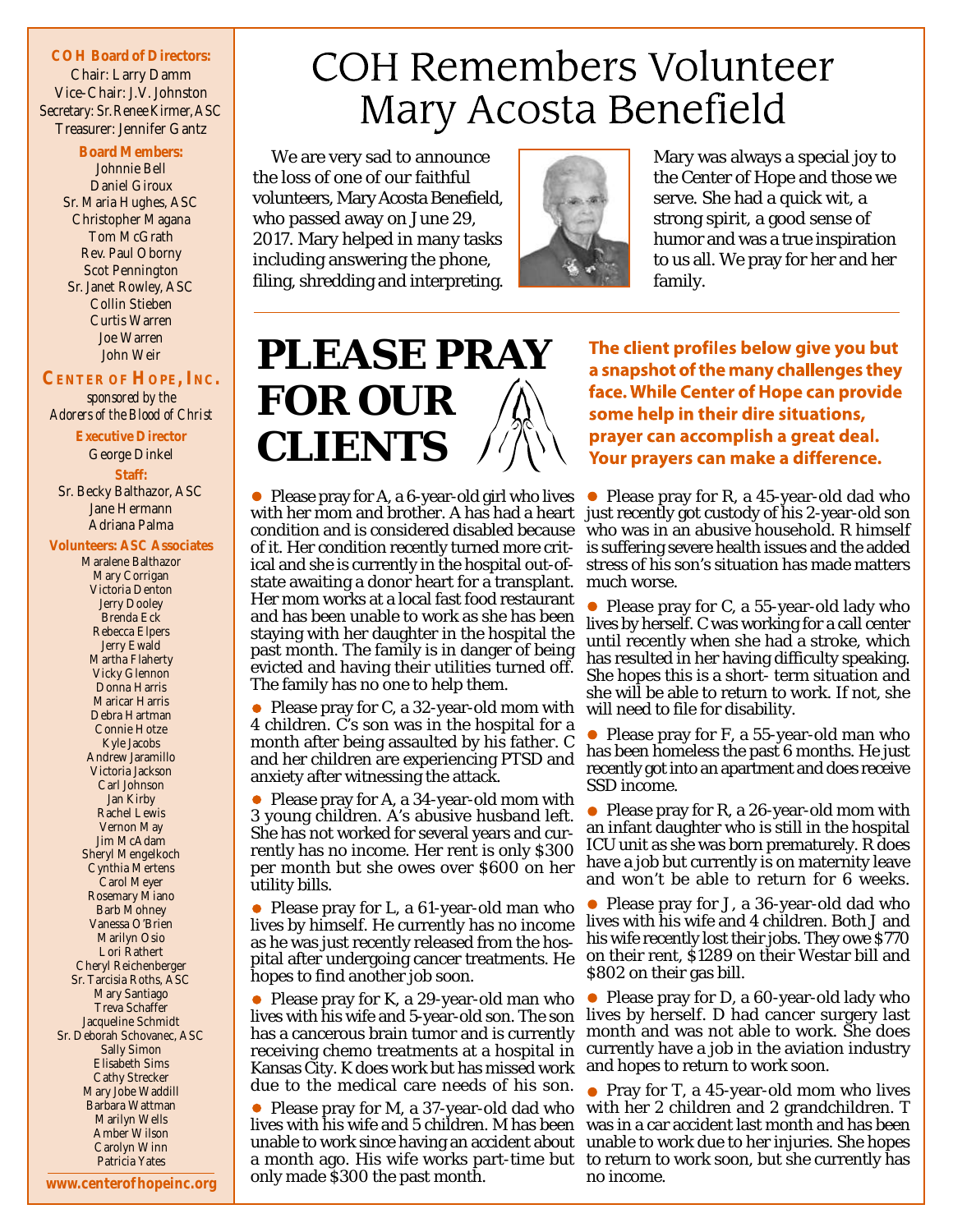### **Clients in the COH Case Management Program Have a Story to Tell**

### **Goldie Rogers:**

When I first walked through the doors at Center of Hope, I was a broken person. I was so stressed out dealing with everyday life. I was dealing with excessive bills, and overwhelming debt that I had gotten into over the years.

I am raising my grandbabies ages 7, 9 and 10. Some days it's not as easy as I thought it would be. My children are grown, and have children of their own, now can you imagine me as a grandmother, raising more small children. I have to get up every morning, and get breakfast ready for them, comb hair, and make sure they are properly dressed for whatever the day may bring. I have had to play doctor and nurse when they are sick, be a referee when they are at play, and be the judge when handing down disciplinary action.

As a single mother, I have always been able to take care of my family and not give things a second thought. These days, it's not that easy, because I have health issues that affect all of us. I have Ulcerative Colitis, am a



Jennifer Glover recently completed the Traffic Fine Class and proudly displays her restored driver's license. This was just one of her goals in the Case Management Program, which is customized for each participating client.



Goldie Rogers displays her "money jar" containing \$393 which she developed as part of her work in the Budget Management Program with Sr. Becky.

Chronic Anemic, and I suffer with Migraine Headaches. I have to be admitted into the hospital from time to time to get iron through IV injections, and to get blood through transfusions. This is something I don't look forward to because it takes about 10 hours for the iron procedure. Some days are more painful than others, but I still have a job to do by making sure my kiddos are taken care of.

I lost my transportation, and in addition, due to a car wreck, another problem has occurred. I now have a herniated disk that causes more pain to my body and has increased the migraines. There's been numerous times while struggling, that I have been to the point of wanting to give up. Life hadn't been easy for me, and I needed a new direction for my life.

With the assistance of Sister Becky and the Budget Management Program, I feel like a new person. I was able to get out of debt by taking things one step at a time, completing all the necessary paperwork to file bankruptcy. After being out of school over thirty years, I have been able to enroll at Pratt Community College, taking online courses. My first step was to take a Computer Course in order to refresh my computer skills, and I also took Developmental Psychology. It was frustrating at the beginning, but by the end of the course, I received a B

grade. I am now enrolled in Fall courses, taking Basic Applied Math, which is going well, and I will be taking Elementary Spanish 1 in September. I plan on receiving a Degree in Business Management. My only wish would be that my father and mother were still alive to see my new accomplishments.

I am now able to stick to a budget and to manage my spending. I have been able to start a money jar, and at the end of the month, after totaling up my expenses, I put any extra money into this jar. I receive credit card offers now, but I tear them up and put them in the trash.

Being involved in this program has given me a new way to relax while crocheting mats for the homeless. This has been a very rewarding program for me, because I am able to help someone else in another way.

I have a wonderful mentor and friend in Sister Becky, because she has been my biggest support system through it all. She has provided a listening ear, a shoulder to cry on, and she gives me guidance on setting goals, and completing them. Sister Becky referred me to another agency for which I am so thankful. Through the networking, and on my behalf, they blessed me with a car. WHAT A BLESSING!

### **CENTER OF HOPE RECOGNITION GIFTS**

Sr. Deborah Schovanec, ASC 50th Anniversary *In Honor of*

### *In Memory of*

 Mary Benefield Kathy Borninger Dwayne Howard Marvin Klaus Robert Laughlin Steve Masterson Jim Mitchell Dr. Jack Schmitt John Schutt Bill Wiesner